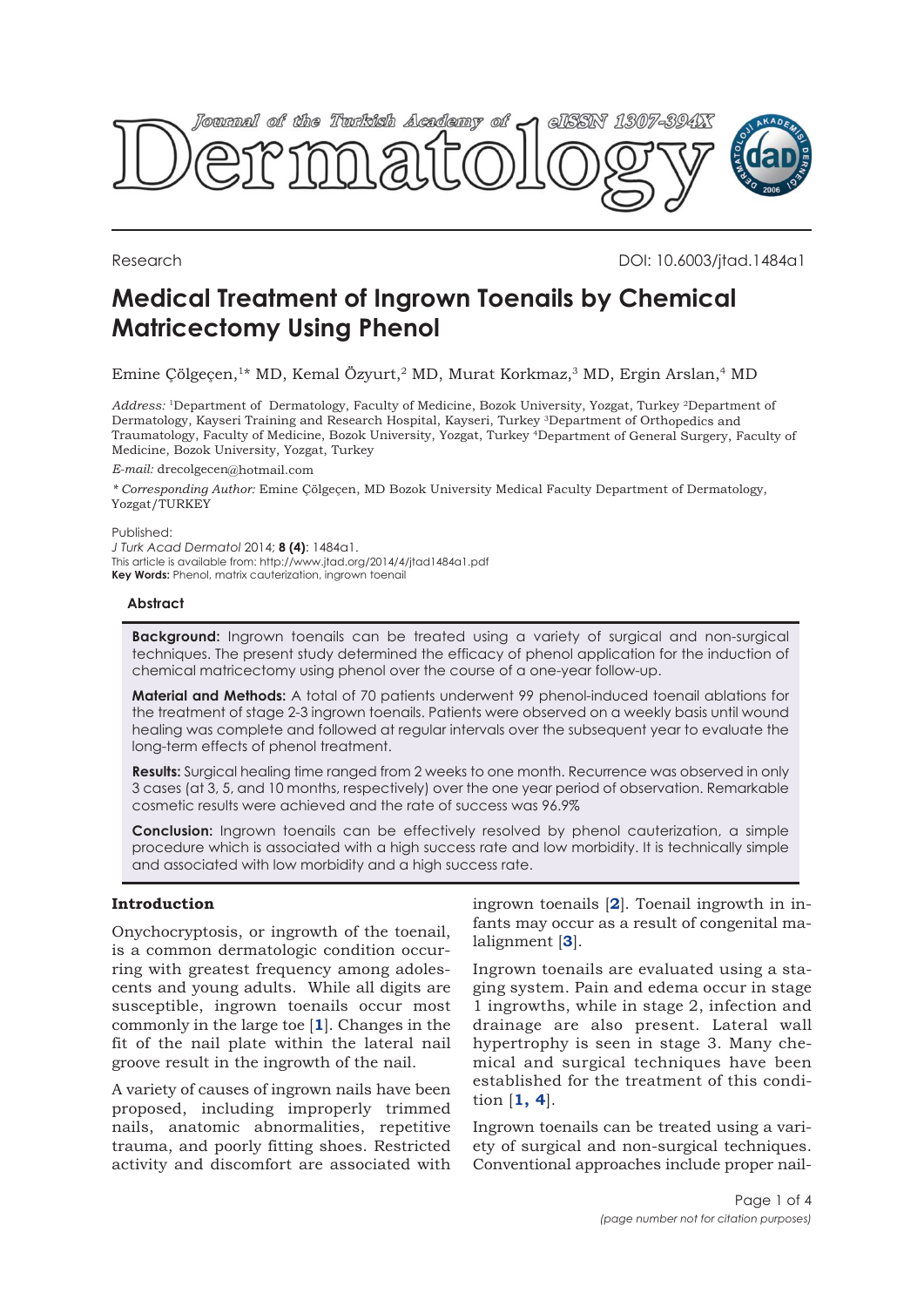

Figure 1. Phenol chemical matricectomy. (a) Prior to surgery, (b) Extraction of the lateral nail plate, and (c) Phenol application using a cotton tip

trimming techniques, use of topical or oral antibiotics, soaking of the foot in warm water, cauterization of granulation tissue with silver nitrate, elevation of the nail using a plastic gutter or gauze, and notching the central third of thick nails, and overall improvement of foot hygiene [**[2, 5,](#page-3-0) [6](#page-3-0), [7](#page-3-0)**].

# **Materials and Methods**

The researcher performed phenol ablation 99 times in 70 patients with stage 2-3 toenail ingrowths from October 2010 to April 2013. Criteria for exclusion from the study included the presence of vascular disease. Infections existing prior to the procedure were treated with topical and/or oral antibiotics and submersion in dilute providone-iodine solution. The surgical procedure was initiated only once the skin fold and nail had completely dried.

**Surgical Technique:** Povidone-iodine solution was used to prepare the toe (**Figure 1a**). Anesthesia (2% prilocaine without epinephrine) was supplied using a standard digital block. A sterile tourniquet was fixed around the toe base to achieve a dry operative field after anesthesia was achieved. Lateral nail strips released from the overlying proximal nail matrix, nail fold, and nail bed using a septum elevator. Along the entire length of the lateral nail fold, a 2-3 mm nail segment was cut (**Figure 1b**) and removed using a hemostat to provide lateral matrix horn access. Debridement of the hypertrophied granulation tissue conducted prior to the application of 88% liquid phenol using stripped cotton applicators to vigorously massage the nail matrix (**Figure 1c**). Measures were taken to avoid contact of the phenol with the surrounding tissue. During the 3 minute phenol application, the cotton applicator was refreshed twice. Subsequently,

isopropyl alcohol was applied to the affected area to neutralize any residual phenol. Following removal of the tourniquet, antibiotic ointment was applied while dressing the wound with circumferential and longitudinally wrapped gauze and the dressing was secured with adhesive tape. The procedure was completed within 20 minutes.

**Postoperative Care:** Paracetamol was administered following the procedure for pain control and the dressing was removed 48 h after the operation. The patient was started on daily submersion of the affected toe in dilute povidone-iodine solution for 15 minutes prior to the application of antibiotic ointment. Treatment continued until drainage ceased, approximately 2 weeks to one month. Weekly clinical examinations were conducted until full wound healing was achieved. The wound was evaluated at each visit and the severity of tissue destruction, drainage, and pain were recorded. At 3, 6, and 12 months postoperatively, the patients were examined for recurrence. Clinical signs of regrowth of the treated nail edge, discomfort, pain, drainage, or erythema were considered evidence of recurrence as was the presence of spicule formation, suggesting incomplete destruction of the germinal matrix.

#### **Results**

In the 70 participating patients, a total of 99 ingrown toenails were treated (male, 38; female, 32). Average patient age was  $33.5 \pm$ 19.03 years (**[Table 1](#page-2-0)**). Conservative measures had been previously attempted on all patients, including 18 who had previously been treated with nail avulsion. We recorded no patient complaints regarding the cosmetic outcomes or the occurrence of any postoperative complications. Complete healing occur-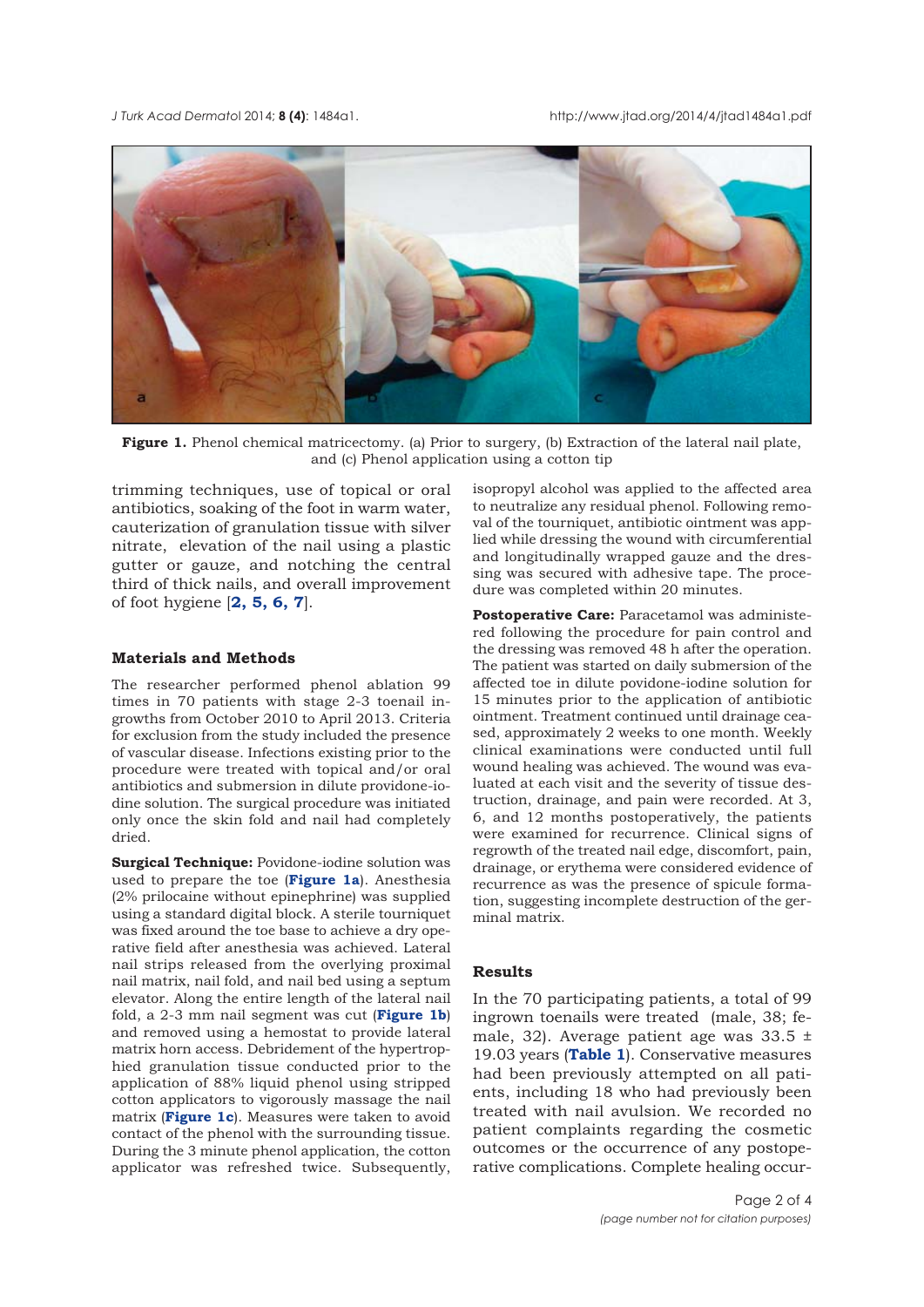| Table 1. Results of Patients (n) |  |  |
|----------------------------------|--|--|
|----------------------------------|--|--|

<span id="page-2-0"></span>

| Phenol chemical matricectomies     | 99               |
|------------------------------------|------------------|
| Patients                           | 70               |
| Male                               | 38               |
| Female                             | 32               |
| Bilateral ingrowing toenail        | 29               |
| Monolateral ingrowing toenail      | 41               |
| Age, mean $\pm$ standard deviation | $33.5 \pm 19.03$ |

red within one month. Recurrence of nail ingrowth was observed on three separate occasions at 3, 5, and 10 months after matricectomy. A 96.9% surgical success rate was determined after one year of follow up.

## **Discussion**

Patients with stage 2-3 ingrowth of the toenail often undergo surgical treatment. Unacceptably high recurrence rates, poor cosmetic results, and significant postoperative pain have been associated with conventional surgical treatments [**[7,](#page-3-0) [8](#page-3-0)**]. Published studies indicate that total nail avulsion is associated with a recurrence rate of 83% and simple nail edge removal has a recurrence rate of 39%, while soft tissue resection may cure as many as 60% of cases [**[7](#page-3-0), [8](#page-3-0), [9](#page-3-0), [10,](#page-3-0) [11](#page-3-0)**]. A 12-30% rate of recurrence has been reported following wedge resection [**[8](#page-3-0), [12,](#page-3-0) [13](#page-3-0)**]. Success rates of 95% are associated with excision of the proximolateral matrix segment. The technical difficulty of this procedure is a significant barrier, and overaggressive bone destruction can lead to complications including osseous infections [[14](#page-3-0)]. Removal of the distal phalanx is cosmetically unacceptable. Cryotherapy is associated with a high rate of recurrence (36%) [**[15](#page-3-0)**].

The use of liquid phenol for segmental matrix cauterization with liquefied phenol is an effective means of permanently eliminating the lateral matrix. Phenol (carbolic acid; C6H5OH) is a colorless crystal isolated from coal tar. In concentrated form, liquid phenol has anesthetic, antibacterial, and escharotic effects. A high concentration of 88% phenol is necessary for matricectomy. Phenol rapidly denatures the matrix and any other soft tissue it contacts [**[7](#page-3-0), [16](#page-3-0), [17](#page-3-0)**].

The objective of therapy is the destruction of the lateral matrix horns and the inhibition of continued growth of the lateral nail plate within the nail fold. The technique was first applied in the 1950s and is widely used. Contraindications of chemical matricectomy include delayed wound healing, vascular disease, and allergic response [**[18](#page-3-0), [19](#page-3-0)**].

Surgical technique is critical in avoiding recurrence; the following method is recommended: [**[5](#page-3-0), [20](#page-3-0)**],

1. Remove a sufficient width of the nail (3 mm).

2. Avoid leaving nail spicules under the eponychium or in the sulcus or.

3. Sterile cotton-tipped applicators must be used to vigorously massage phenol into the matrix area for > 3 min.

4. Blood partially neutralizes the effects of the phenol; therefore, complete hemostasis must be obtained.

In the present study, phenol matricectomy was performed in accordance with these technical specifications. The recurrence rate was 3.1% after 10 months of follow-up. The patients with recurrence had previously undergone total nail extraction twice. Complications, such as spicule formation, infection, tissue necrosis, pain, exudative fluid leakage, and periostitis, have been reported in association with phenol matricectomy [**[7, 20, 21](#page-3-0)**]. *Aksakal* et al. [**[21](#page-3-0)**] reported a significant reduction in the exudative fluid leakage with the application of 20% ferric chloride followed by phenolization. The lack of spicule formation in all patients in the current study indicates that the technique is particularly important.

#### **Conclusion**

We propose that phenol matricectomy should be the preferred for first-line management of ingrown toenails, because it offers low recurrence rates, the possibility of performing the procedure on an outpatient basis in approximately 20 minutes, and a return to daily activities within a couple of days.